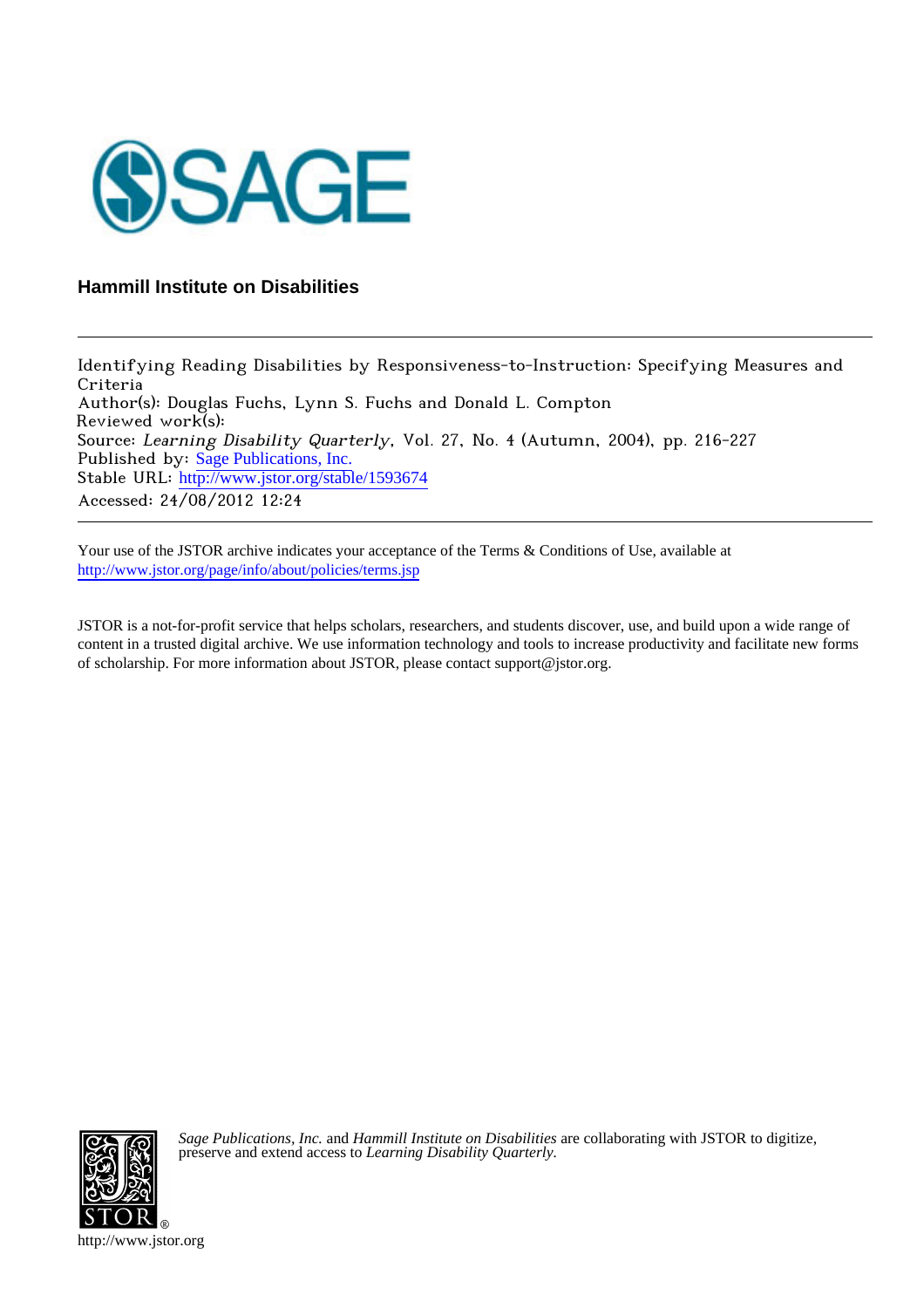# **IDENTIFYING READING DISABILITIES BY RESPONSIVENESS-TO-INSTRUCTION: SPECIFYING MEASURES AND CRITERIA**

**Douglas Fuchs, Lynn S. Fuchs, and Donald L. Compton** 

Abstract. First, we describe **two** types of assessment (problem **solving and standard treatment protocol) within a "responsiveness-to-instruction" framework to identify learning disabilities.**  We then specify **two** necessary components (measures and classi**fication criteria) to assess responsiveness-to-instruction, and present pertinent findings from two related studies. These studies involve databases at grades 1 and 2, which were analyzed to compare the soundness of alternative methods of assessing instructional responsiveness to identify reading disabilities. Finally, conclusions are drawn and future research is outlined to prospectively and longitudinally explore classification issues that emerged from our analyses.** 

**DOUGLAS FUCHS, Ph.D., is professor, Peabody College of Vanderbilt University. LYNN S. FUCHS, Ph.D., is professor, Peabody College of Vanderbilt University. DONALD L. COMPTON, Ph.D., is assistant professor, Peabody College of Vanderbilt University.** 

**Over the 25-year history of the Individuals with Disabilities Education Act (IDEA), the number of students identified as having learning disabilities (LD) has increased dramatically. Prior to 1970, students with LD were rarely identified. Now, they comprise more than 50% of all children with disabilities, or 5% of the school population (U.S. Department of Education, 2000). The dramatic increase in the prevalence of LD has raised concerns about the methods by which these children are identified.** 

**This concern, we believe, is well founded. Because LD is defined as unexpected failure to learn, the discrepancy between intelligence and achievement has been the keystone in the process by which LD is typically identified. Yet, the measurement of discrepancy is problematic because of the poor reliability of difference scores (Reynolds, 1984), and because practitioners' use of varying discrepancy formulae and test instruments**  **tend to identify different students (e.g., Shepard, Smith, & Vojir, 1983). Moreover, research documents similar underlying deficits in children with reading difficulties whether or not they demonstrate discrepancies between intelligence and achievement (Fletcher et al., 1998; Fletcher et al., 1994; Francis, Fletcher, Shaywitz, Shaywitz, & Rourke, 1996; Velutino et al., 1996).** 

**These and other problems have prompted calls for alternative identification methods (e.g., Lyon et al., 2001; Siegel, 1989). One alternative approach is responsiveness-to-instruction, or RTI. With RTI, students are identified as LD when their response to generally effective instruction (i.e., instruction to which most children respond) is dramatically inferior to that of their peers. The basic assumption is that RTI can differentiate between two explanations of low achievement: poor instruction versus disability. If a child is nonresponsive to instruction that benefits a majority of stu-**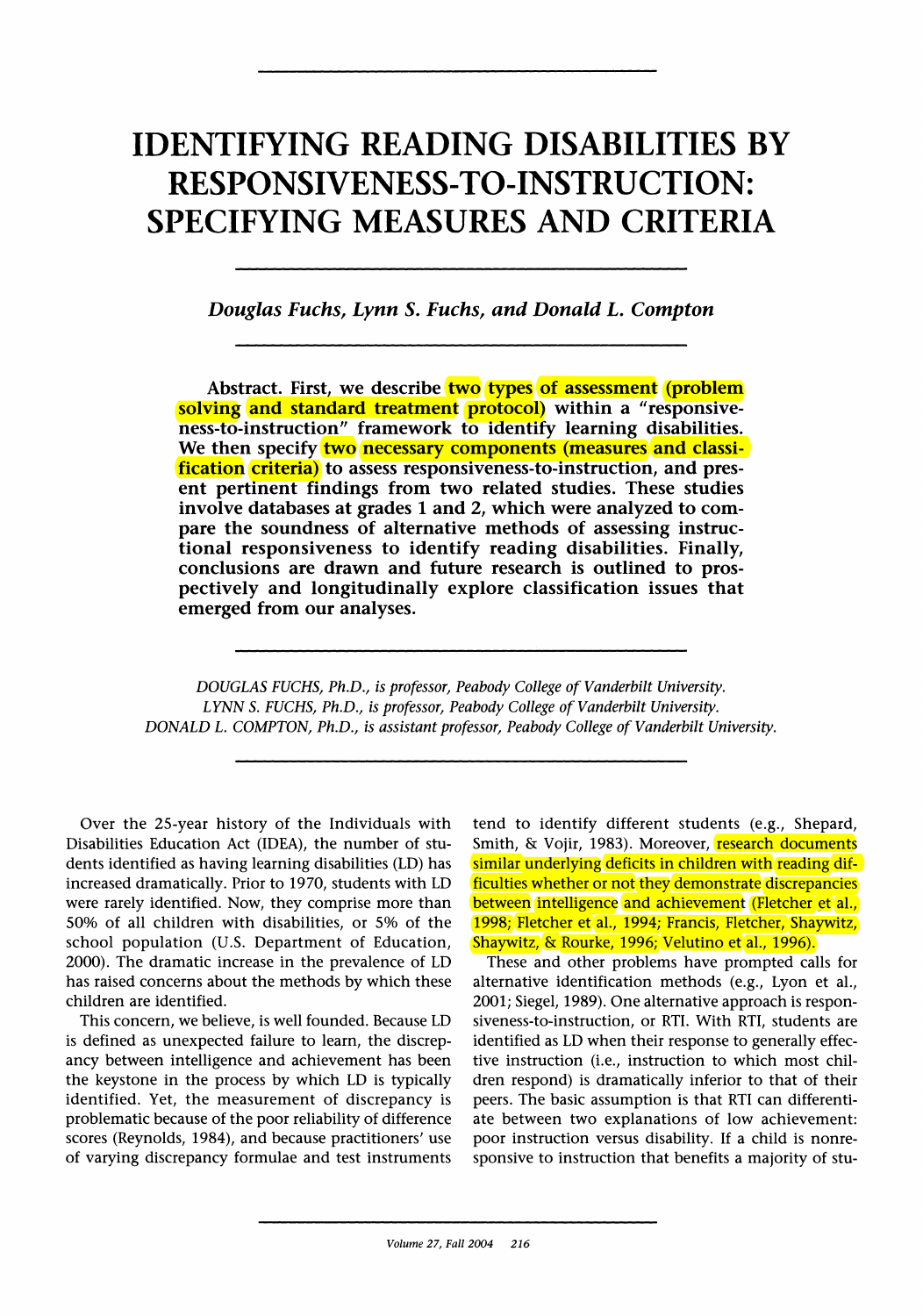**dents, the assessment process eliminates poor instruction as an explanation for the child's inadequate growth. Instead, it suggests that disability is responsible and that specialized intervention is necessary to boost academic achievement and chances for post-school success.** 

**RTI has generated considerable attention. The U.S. Department of Education's Office of Special Education Programs recently sponsored a series of white papers and an LD Summit (see Bradley, Danielson, & Hallahan, 2002), partly to explore the viability of RTI. The President's Commission on Excellence in Special Education (2002) and a National Academy of Sciences committee on overrepresentation of minority students in special education (Donovan & Cross, 2002) also encouraged consideration of its use. Moreover, an entire issue of Learning Disabilities Research and Practice (Vaughn & Fuchs, 2003) was recently devoted to the topic.** 

**Despite this mostly positive attention, many questions about RTI remain unanswered. For example, the social consequences of such a reorientation to LD identification, including prevalence rates, equity issues, and prevention outcomes, are yet to be studied. There are questions, too, about what measures of and criteria for instructional responsiveness should be used to yield reliable and valid decision-making.** 

**In this article, we focus on assessment for identification of reading disability. By some estimates (Lyon, 1995), 80% of students with LD suffer their most serious academic difficulties in reading. Although, in the earliest grades, this mostly involves word analysis and word identification, eventual problems include reading fluency and comprehension (Gough, 1996; Perfetti, Marron, & Foltz, 1996; Shankweiler et al., 1999), which grow more serious as the school curriculum focuses increasingly on reading for meaning and for learning new information in the later grades.** 

**We begin by explaining conceptual and technical strengths and weaknesses of two forms of RTI for reading disability identification. We then specify the components necessary to assess instructional responsiveness, and present data from two recent and pertinent studies, in which we explore the technical soundness of alternative operationalizations of instructional responsiveness. We conclude by outlining prospective and longitudinal research to examine identification and classification issues.** 

## **READING DISABILITY AS RTI: TWO CONCEPTUAL APPROACHES**

# **Problem-Solving in General Education**

**An RTI approach to identifying disability is rooted in a 1982 National Research Council study (Heller,**  **Holtzman, & Messick), which proposed that the validity of any special education classification must be judged according to three criteria: (a) that mainstream education was generally effective; (b) that special education improved student outcomes, thus justifying the classification; and (c) that the assessment process used for identification was valid. Only when all three criteria are met, claimed Heller et al., was a special education classification justifiable.** 

**Fuchs (1995) borrowed the Heller et al. (1982) framework (see also Fuchs & Fuchs, 1998) to specify a threephase process to assess disability. In Phase I, the rate of growth of all students in a mainstream classroom is tracked. The purpose of such classwide assessment is to determine whether the instructional environment is sufficiently nurturing to expect student progress. If, across all students, the mean rate of growth is low in comparison to other classes of children in the same building, the same district, or the entire nation, the appropriate decision would be to intervene at the classroom level to develop a stronger instructional program for all.** 

**After establishing that classroom instruction is generally effective, Phase II assessment commences with the identification of students whose level of performance and rate of improvement are well below those of classroom peers. The purpose of this assessment, therefore, is to identify a subset of children whose potential academic failure is signaled by their unresponsiveness to generally effective instruction. For only these children, the next phase, Phase III assessment, includes problem**solving and systematic tryouts of individualized adap**tations in the mainstream setting. The purpose of problem solving and adaptations is to determine whether the general education classroom can be transformed into a productive learning environment for these at-risk students. Only when such adaptations fail to improve student growth do practitioners consider special services. The assumption is that if the individualized adaptations do not produce growth for the atrisk students, some inherent deficit or disability is probably making it difficult for them to benefit.** 

**To conduct Phase I, II, and III assessments, Fuchs (1995) suggested curriculum-based measurement (CBM; Deno, 1985), an approach that permits modeling of student responsiveness to instruction. In Phase I, CBM quantifies "classroom instructional quality" as mean performance level and growth rate for the entire class. In Phase II, "risk" is defined as a dual discrepancy (on CBM performance level and CBM growth rate) between the targeted at-risk student and classmates. In Phase III, CBM is used to index "responsiveness to classroom adaptations," with the goal of boosting the at-risk student's CBM level and rate within the range of the**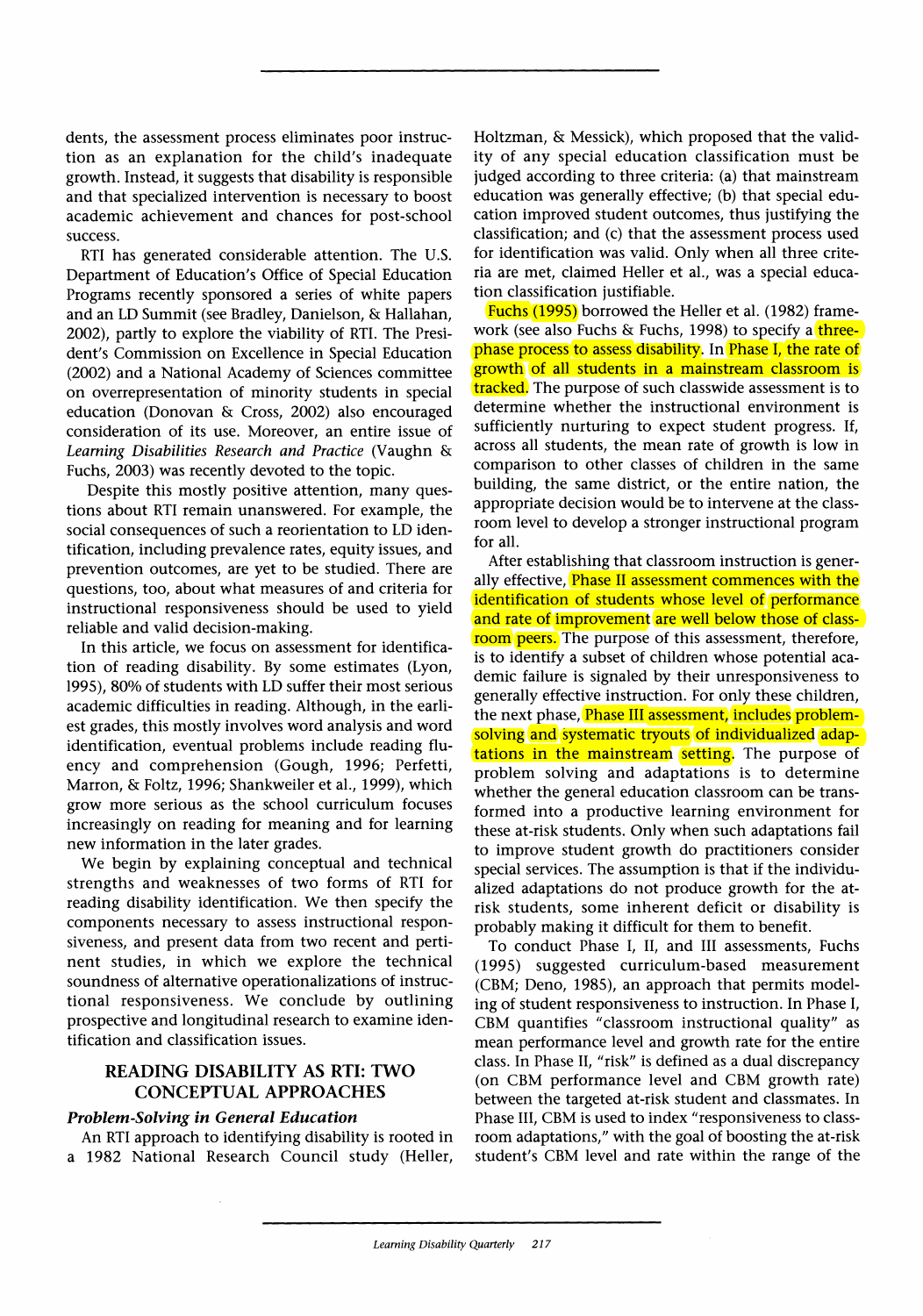**class mean. Fuchs provided data to show how CBM meets important standards with respect to Heller et al.'s (1982) third criterion: that the assessment process used for classification, requiring judgments about the quality of the instructional setting and the student's responsiveness in that setting, is accurate and meaningful.** 

#### **Standard Treatment Protocol**

**To address at-risk students' learning problem in general education, Fuchs (1995) proposed a series of adaptations teachers might incorporate in a routine way. More recently, others have reformulated Phase III in Fuchs's model to more strongly emphasize remediation of at-risk students' difficulties. Sometimes this is attempted through an iterative problem-solving process (e.g., Grimes, 2000; Marston et al., 2003). More commonly, an intensive fixed-duration trial (e.g., 10- 15 weeks) of small-group or individual tutoring is used, involving a validated standard treatment protocol (e.g., Al Otaiba & Fuchs, 2004; McMaster, Fuchs, Fuchs, & Compton, in press; Vellutino et al., 1996). If the student responds to an intensive treatment trial, she is seen as remediated and disability-free and is returned to the general education classroom for instruction. If, on the other hand, she is non-responsive, a disability is suspected and further evaluation is warranted.** 

**A recent study by Vaughn, Linan-Thompson, and Hickman-Davis (2002) illustrates this more recent standard treatment protocol approach to RTI. Second-grade students at-risk for reading disability were assessed and provided 10 weeks of supplemental, small-group reading instruction. Afterwards, all who met a priori cutpoints were no longer included in the supplemental instruction; remaining students were regrouped and provided another 10 weeks of instruction. This continued for 30 weeks, when the subset of students who still had not met criteria for dismissal from supplemental instruction (25% of the original sample) were considered for special education.** 

**This relatively intensive three-phase approach transforms an identification process into prevention. Variations by others on this preventive approach include different numbers of tiers, or phases, and different types of activities occurring at the various tiers (see Fuchs, Mock, Morgan, & Young, 2003, for discussion).** 

#### **Conceptual and Technical Distinctions**

**Problem solving in general education and use of standard treatment protocols represent two approaches to RTI. They differ both conceptually and with respect to technical issues. Each, for example, has its own implicit meaning of "responsiveness/non-responsiveness." Use of a standard treatment protocol provides a very rigorous test for non-responders and the presence of disability. Students, like those in Vaughn et al.'s (2002) study,**  **participate in a research-backed, intensive, and iterative instructional process. In such circumstances, it makes little sense to point to poor or inadequate instruction as a cause of non-responsiveness. It makes more sense to consider disability as a cause. At the same time, use of a standard treatment protocol raises the question: Is it possible that some children who are responsive to instruction in a second or third tier of a multi-tier approach still have disabilities and, once returned to general education instruction without the intensity and systematicity of the standard treatment protocol, again demonstrate the same learning problems that first marked them as candidates for participation in the standard treatment protocol? In short, whereas the standard treatment protocol approach is likely to identify "true" non-responders, is it also likely to identify "false" negatives? For example, in the Vaughn et al. study, a subset of children who met criteria for dismissal from intensive tutoring subsequently failed to thrive in general education and eventually required additional attention.** 

**By contrast, an at-risk student's responsiveness to general education with individualized adaptations suggests that adequate learning will continue without further intervention. Students in a generally effective instructional classroom with adaptations, whose learning is much worse than that of classroom peers, are likely to require the intensity of instruction special education is meant to provide. Moreover, defining "intervention" and "responsiveness/non-responsiveness" in general education presumes that disability should be assessed as it occurs under "normal" conditions: in the mainstream setting. This parallels contexts in which other psychological conditions are diagnosed. Ruling out disability only after intensive effort improves a condition seems akin to concluding that a patient never had cancer because surgery restored her to health.** 

**Regarding technical issues, problem solving and standard treatment protocol approaches create different challenges. Relying on general education to assess responsiveness to instruction has the advantage of a normative framework referenced to the typical population. That is, responsiveness to generally effective instruction can be estimated for all students so that a normative profile can be generated to describe the full range of response. With general education instruction as the intervention, traditional cut-points (e.g., 1.5 standard deviations below the mean) may be used to define disability. Such an approach requires measurement of all students. By contrast, it seems unlikely that a normative framework may be applied to the standard treatment protocol approach. Thus, logistics and logic seem to argue against exposing the full range of stu-**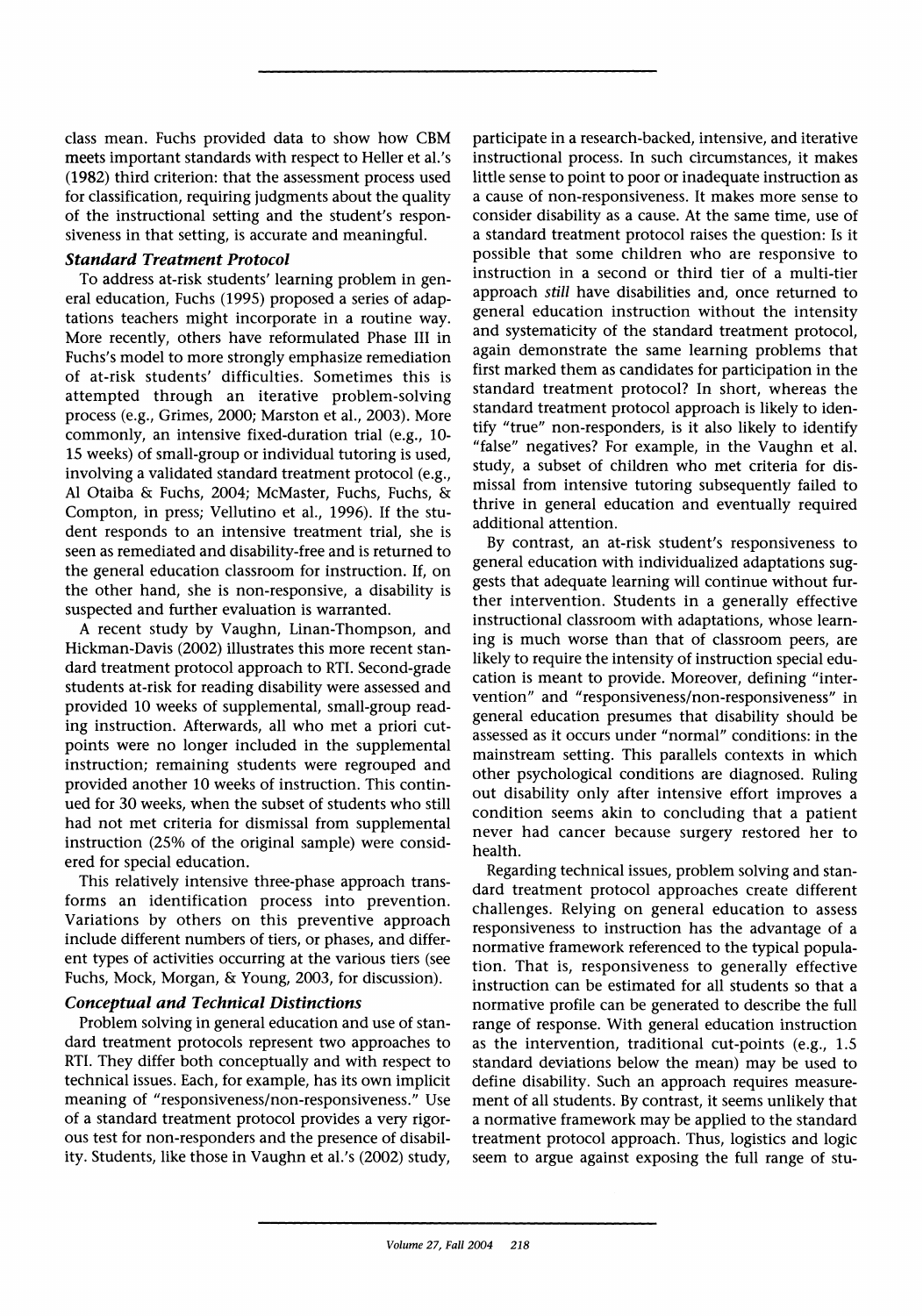**dents to an intensive tutoring regimen for the purpose of producing a normative profile. In all likelihood, practitioners would need to rely on a normative framework restricted to very poor readers, a proposition requiring empirical validation.** 

**In comparison to the standard treatment protocol approach, problem solving is usually associated with a lower bar to determine non-responsiveness and easier access to special education. Assuming that special education is effective, this helps ensure that all children with special needs receive appropriate services. Yet, relatively easy access to special education can, in some cases, reflect a "rush to judgment" and identification of "false positives," or children who are incorrectly identified and labeled. The standard treatment protocol approach, by contrast, tends to provide more intensive**  instruction, to which many children respond posi**tively. However, it is also more likely to produce "false negatives," or students with disabilities who improve during intensive tutoring only to be returned to general education where they fail once again. In selecting between these two approaches, it may be necessary to determine whether one's primary intent is identification or prevention.** 

### **READING DISABILITY AS RTI: TWO ASSESSMENT COMPONENTS**

**Regardless of which RTI approach is adopted, two components of the assessment process must be specified. First, methods must be determined for measuring students' response to instruction. That is, measures must be specified for tracking responsiveness, and so must the frequency with which the measures are administered. Second, once student responsiveness has been quantified, a criterion must be applied for defining non-responsiveness. Below such a criterion, students are identified as having reading disabilities.** 

#### **Prior Research on Measuring and Defining Non-Responsiveness**

**Various methods are available for specifying these two assessment components. Vellutino et al. (1996) tested students on subtests of the Woodcock Reading Mastery Tests several times over the course of a multiyear study. To establish a cut-point for responsiveness, they rank-ordered slopes representing children's growth in responsiveness to tutoring, performed a "median split" on the slopes, and designated the bottom half as non-responsiveness. Similarly, Torgesen and colleagues (2001) evaluated student performance at the end of treatment on the subtests of the Woodcock Reading Mastery Tests, designating nonresponsiveness as failing to achieve "normalized" status; that is, a word-reading standard score of 90 or** 

**better. Finally, Good, Simmons, and Kame'enui (2001), like Torgesen et al., also specified non-responsiveness in terms of posttreatment status. However, their approach involves a criterion-referenced "benchmark" associated with future reading success.** 

**Speece and Case (2001) took yet a different tack. They adopted frequent measurement using CBM so that non-responsiveness could be identified earlier in the school year than was possible with the Vellutino et al., Torgesen et al., or Good et al. methods. Speece and Case applied a "dual discrepancy" criterion. Nonresponders were students whose slope and level of performance fell at least 1 standard deviation below their class mean. This dual-discrepancy approach could also be determined with respect to school, district, or national norms or using benchmark cut-points associated with future school success.** 

**Many other options exist for measuring and defining students' non-responsiveness to instruction. Unfortunately, few studies have explored these alternatives.** 

#### **Our Research on Measuring and Defining Non-Responsiveness**

**To provide information about how to identify responders and non-responders, we retrospectively analyzed the data from two reading intervention studies - both designed in parallel fashion, involving a standard treatment protocol. One study was conducted in first grade; the other in second grade. In each grade, we identified students for intensive tutoring in a rather unique manner. Instead of assessing and identifying them in the beginning of the school year, 20 firstand second-grade teachers implemented Peer-Assisted Learning Strategies (PALS; Fuchs & Fuchs, in press; Fuchs, Fuchs, Mathes, & Simmons, 1997; Fuchs et al., 2001), a validated classroom-based reading program. In each of the 20 classes, we designated a subset of children as at risk based on beginning-of-school-year screenings: approximately 40% of the full sample of first-graders (the lowest eight students per class on letter naming fluency) and 30% of second-graders (the lowest six students per class on CBM). We monitored these at-risk students' responsiveness to the PALS program. We also monitored the responsiveness of typically achieving children. At the end of the first semester, we identified non-responsive students whose performance was substantially below that of classroom peers.** 

**To monitor progress at grade 1, we collected weekly data in two areas: word identification and word attack. To index word identification, we measured students on alternate forms of the Dolch word list, where students had 1 minute to read high-frequency words. To track the development of word attack skills, we measured**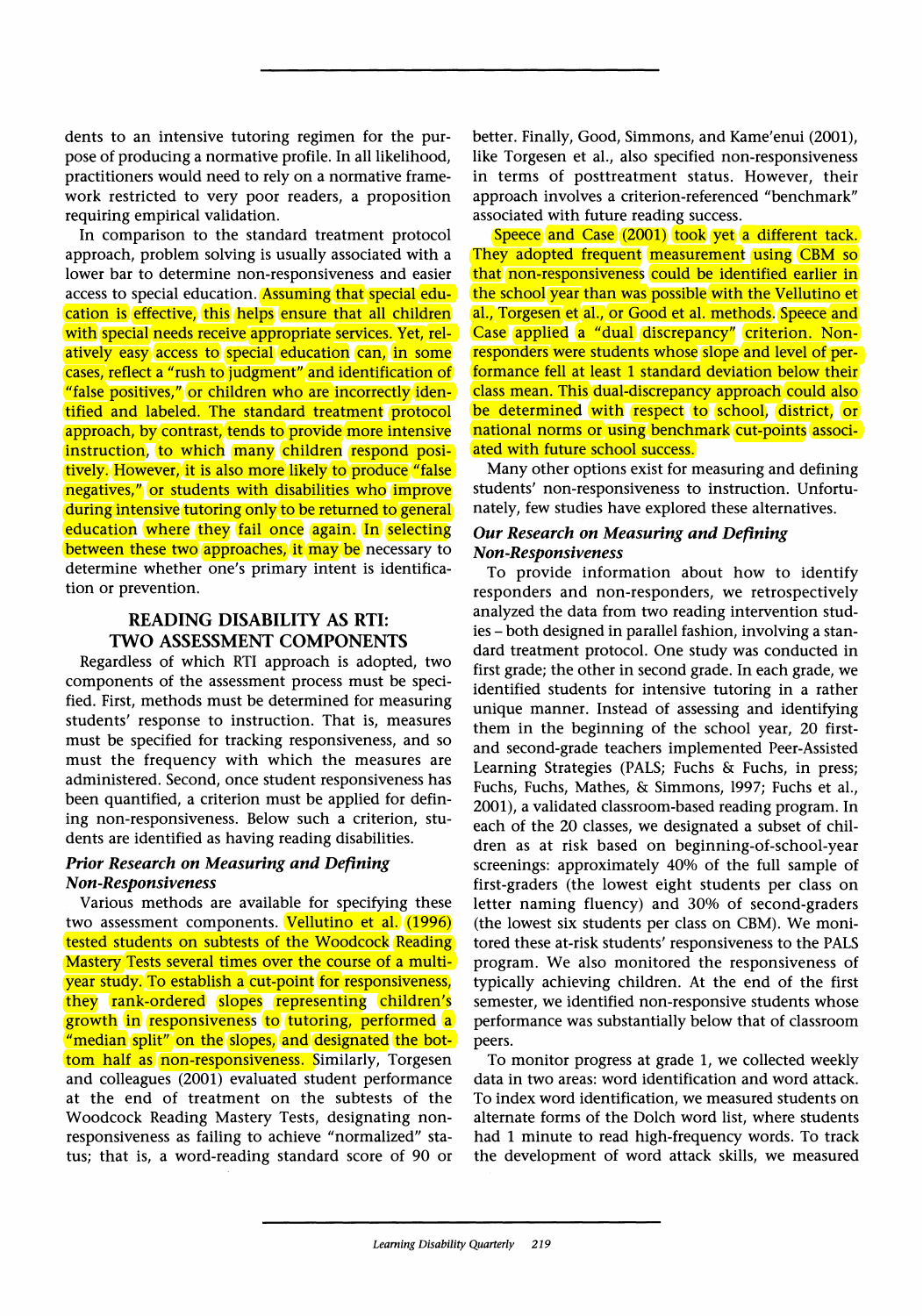**students on alternate forms of the nonsense word fluency measure (see the Dynamic Indicators of Basic Early Literacy Skills; DIBELS; Good et al., 2001). With nonsense word fluency, students are given lists of con**sonant-vowel-consonant pseudo-words **instructed to say sounds or decode the pseudo-word. The score is the number of sounds read correctly (with three sounds awarded for a correctly decoded pseudoword) in 1 minute. Second-graders' reading development was monitored with CBM oral reading fluency (Deno, 1985).** 

**Using these progress-monitoring data, we calculated dual discrepancies relative to classroom peers and the entire experimental sample. Students who were nonresponsive to PALS were at least .5 standard deviations below the reference groups on both measures in grade 1 and on CBM in grade 2. Using this method, we identified 54 first-graders and 64 second-graders requiring additional attention. This represented about 13% and 10% of the experimental groups in first and second grade, respectively. These children were then assigned randomly to intensive tutoring or to continue in PALS. The subset of students assigned to intensive tutoring, 36 of the 54 first-graders and 48 of the 64 secondgraders, are the children on whom we conducted the analyses described below.** 

**At both grade levels, the tutoring activities addressed phonological awareness, letter-sound recognition, decoding, sight-word recognition, fluency building, and sentence and story reading. Tutoring was conducted for 10-12 weeks, 30-35 minutes per session. At grade 1, the one-to-one sessions were conducted three times a week. At grade 2, students were assigned randomly to small-group instruction or individual tutoring, which, in either case, was conducted four times a week. Throughout the tutoring, the weekly progress monitoring continued.** 

**Below, we describe additional study procedures and summarize the findings separately for the grade 1 and grade 2 databases. These analyses were conducted retrospectively. Therefore, our methods for judging instructional responsiveness, and our strategies for assessing the validity of the methods, were limited to variables in the database. The reader should be mindful that these analyses address responsiveness to an intensive standard treatment protocol conducted during the second semester, not to the implementation of PALS in the general education classroom during the first semester.** 

#### **First-Grade Study Procedures and Findings**

**Study procedures. At grade 1, responsiveness to a standard treatment protocol was judged using four methods. The first two were modeled after Vellutino et al. (1996), using median splits on slopes calculated over**  **the course of the tutoring: one on the Dolch weekly monitoring data; the other on the nonsense word fluency weekly monitoring data. The remaining two methods were based on students' posttreatment status. Using Torgesen et al.'s (2001) framework, one criterion for determining responsiveness was achieving "normalized" posttreatment status; that is, a standard score of 90 or greater on the word reading score of the Woodcock Reading Mastery Tests. The other posttreatment status criterion was based on the DIBELS's yearend first-grade benchmark of 40 words read correct from text in 1 minute (Good et al., 2001). We refer to these four methods of assessing responsiveness, respectively, as (a) Dolch slope median split, (b) nonsense word fluency slope median split, (c) normalized posttreatment status, and (d) benchmark posttreatment status.** 

**To explore the validity of these methods, we created responsive and non-responsive groups using each method. Then, for each method, we contrasted the outcome (May) performance and amount of growth (May raw score minus September raw score) of the responsive and non-responsive groups on the various reading measures in our extant database. Our assumption was that the more valid and preferred methods for judging instructional responsiveness would better differentiate the outcomes and growth of the responsive and nonresponsive groups. For the May outcome performance, we examined students' (a) standard scores on the Woodcock Reading Mastery Tests (Word Identification and Word Attack), (b) spelling standard scores on the Wechsler Individual Achievement Test, and (c) fluency and (d) comprehension raw scores on the Comprehensive Reading Assessment Battery. The Comprehensive Reading Assessment Battery requires students to read two 400-word passages aloud. After reading each passage, students answer 10 short-answer questions that address idea units of high thematic importance.** 

**Findings. The proportion of tutored children designated non-responsive was 47.2 for the Dolch slope median split, 47.2 for the nonsense word fluency slope median split, 16.7 for the normalized posttreatment status, and 100 for the benchmark posttreatment status. By design, the median split methods identified approximately half the tutored sample, which translates into 3.5% of the full experimental sample. The two posttreatment status methods resulted in dramatically different prevalence rates of non-responders: 1.4% of the full experimental sample for normalized posttreatment status vs. 8.4% for benchmark posttreatment status. Normalized posttreatment status proved the most lenient criterion (i.e., lowest proportion of nonresponders), whereas the benchmark posttreatment criterion was the most stringent criterion (i.e., highest**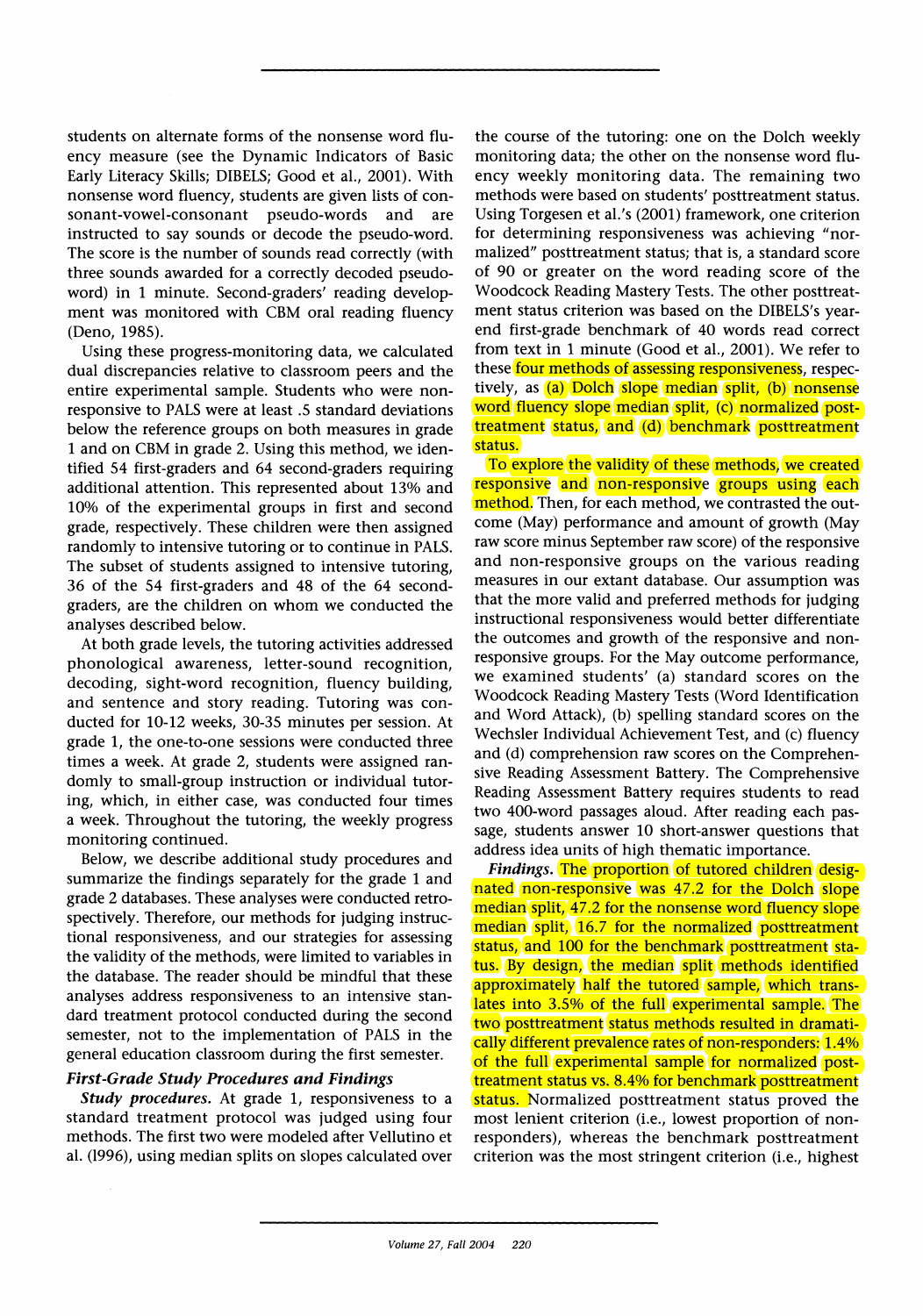**proportion of non-responders). Effect sizes and statistical significance (represented by asterisks) are shown in Figure 1.** 

**In terms of how well the alternative methods differentiated responders' and non-responders' outcomes and growth, the two slope criteria performed differently (see Figure 1). Dolch slope median split fared relatively well, identifying responsive and non-responsive groups that performed statistically significantly differently, with large effect sizes, on every (May) outcome variable and on every (September to May) growth variable. The average effect size for outcomes was 1.00 standard deviation; for growth, it was 1.19. On the comprehension outcome, the effect size was .90. By**  **contrast, nonsense word fluency slope median split functioned poorly, distinguishing responsive and nonresponsive groups on only one outcome (text reading fluency) and on none of the growth measures. The average effect size for the outcome variables was .43; for growth, it was .36. The effect size for the comprehension outcome was .54.** 

**Consequently, it seems that first-graders' slope on sight word recognition of Dolch high-frequency words may be a more valid overall indicator of first-graders' responsiveness to an intensive standard treatment protocol than their performance on nonsense word fluency tasks, which required decoding of closed-syllable pseudo-words. Of course, findings may be specific to the** 

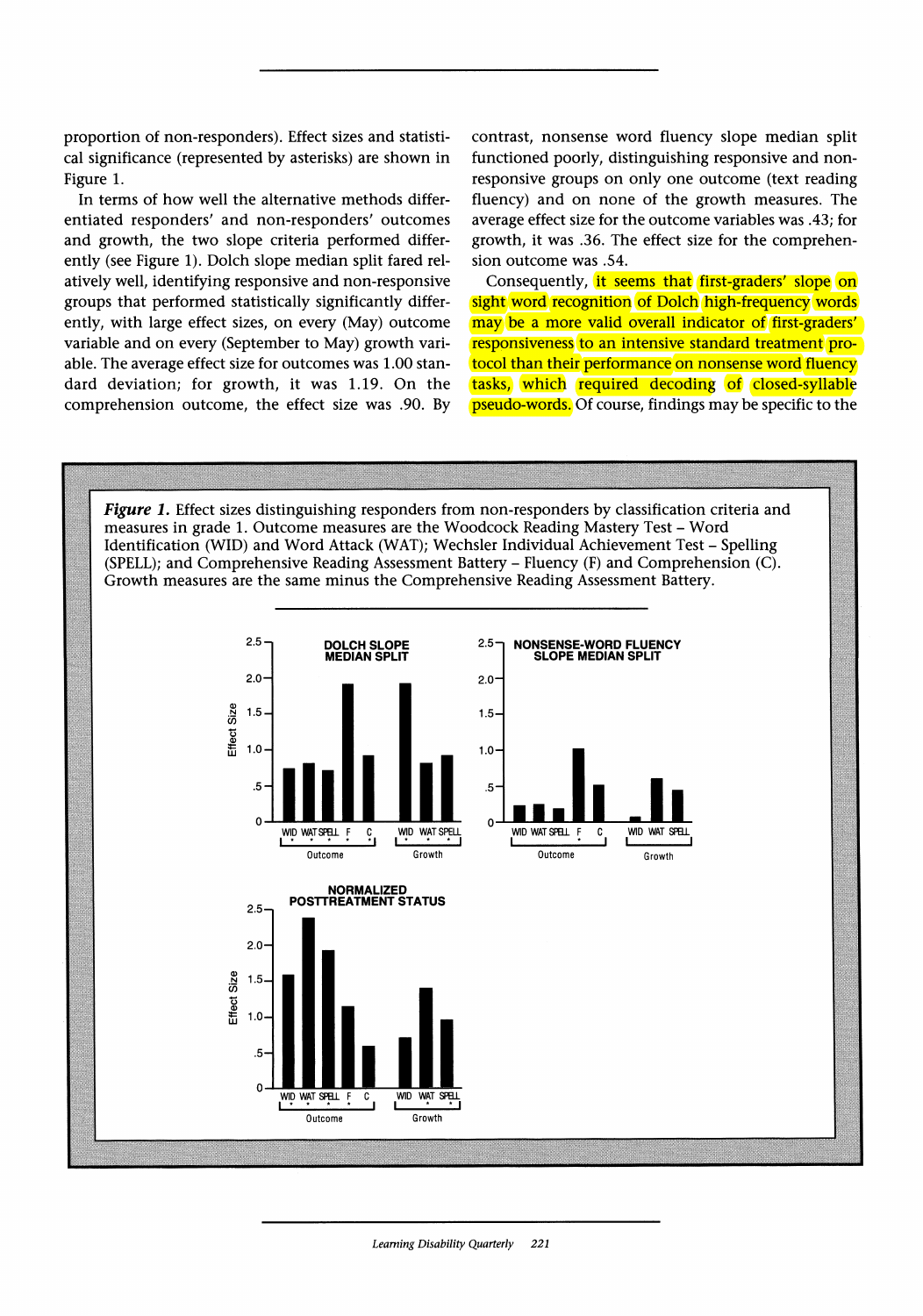**measures we used for monitoring responsiveness. Some work (Morgan & Young, 2002) tentatively suggests technical problems for nonsense word fluency slope, with the relation between it and other indicators of decoding competence decreasing over the course of treatment. Future studies should continue to explore the technical properties of nonsense word fluency slope.** 

**In terms of posttreament status, the normalized posttreatment status criterion fared better than the benchmark posttreatment status, as indicated in Figure 1. Judging responsiveness in terms of whether students achieved a standard score of 90 or better discriminated responsive students from non-responsive students on four of five outcomes (all but comprehension), and on two of three growth scores (word attack and spelling, but not word identification). Effect sizes were large, with averages of 1.59 for outcome and 1.05 for growth. By contrast, use of the DIBELS's benchmark criterion of 40 words read correctly from text in 1 minute (Good et al., 2001) resulted in no student being judged responsive. Hence, no data are presented for the benchmark criterion in Figure 1. While in principle, it is possible that the tutoring treatment was ineffective, this possibility is weakened by the competing responsiveness assessment methods. It is more likely that the DIBELS benchmark criterion was too stringent to discriminate responders from non-responders, at least when assessing responsiveness to an intensive standard treatment protocol for an initially very low-performing sample.** 

**As mentioned, this database and retrospective series of analyses were limited to the variables selected for our studies. Investigators planning to prospectively explore the validity of alternative methods of judging treatment responsiveness at first grade would be well advised to include CBM's oral reading fluency in the second semester to monitor progress and to judge responsiveness. It is unfortunate that the available database cannot be used to examine the utility of CBM slope.** 

In summarizing, it seems useful to compare the bet**ter of the two methods for judging responsiveness based on slope (i.e., Dolch) to the better of the two methods for judging responsiveness based on posttreatment status (i.e., normalized posttreatment status). In this comparison, Dolch slope median split fared better than normalized posttreatment status in terms of the consistency with which it differentiated the performance of responsive students from that of non-responsive students. Using the Dolch approach, effects were statistically significant on every measure. Normalized posttreatment status, by contrast, failed to reliably discriminate end-of-year comprehension performance and word identification growth. Effect sizes were greater for normalized posttreatment status than for Dolch slope** 

**on outcome, but not on growth, variables. These two methods of judging responsiveness appear valid and might be used in a coordinated fashion in first grade. Future research should examine this possibility.** 

#### **Second-Grade Study Procedures and Findings**

**Study procedures. In the grade 2 database, responsiveness to an intensive standard treatment protocol was judged in six ways. The first two methods were modeled after Vellutino et al.'s (1996) median split: one on the Woodcock word-reading gain scores; the other on CBM slope. The next two methods were based on posttreatment status. Using Torgesen et al.'s (2001) framework, one of these methods was "normalized" posttreatment status, indicated by a standard score of 90 or better on the word-reading score of the Woodcock Reading Mastery Tests. The second posttreatment status method relied on a CBM year-end grade 2 benchmark of at least 75 words read correctly from text in 1 minute. Our final two methods were also based on CBM performance: a normative criterion for expected CBM slope at grade 2 (i.e., 1.5 words' increase per week) and a combination of this CBM slope criterion and the benchmark CBM performance of 75 words correct at the end of treatment. As specified by Fuchs (1995), this last dual-discrepancy criterion designated students as non-responsive only if they failed to meet both criteria. In other words, if either growth rate or performance level was adequate, students were deemed responsive. We refer to these six methods for judging responsiveness, respectively, as Woodcock word reading gain median split, CBM slope median split, normalized posttreatment status, benchmark posttreatment status, normative CBM slope, and dual discrepancy.** 

**The following reading outcomes were available to examine differences between responsive and nonresponsive groups at grade 2. For May outcomes, the database included Word Identification and Word Attack standard scores on the Woodcock Reading Mastery Tests, spelling standard scores on the Wechsler Individual Achievement Test, and fluency and comprehension raw scores on the Comprehensive Reading Assessment Battery. For September-to-May growth (calculated as raw score gain), we used Word Identification and Word Attack scores for the Woodcock Reading Mastery Tests, spelling performance on the Wechsler Individual Achievement Test, and fluency and comprehension scores on the Comprehensive Reading Assessment Battery.** 

**Findings. The proportion of second-graders designated as non-responders was 43.7 for word reading gain median split, 50.0 for CBM slope median split, 45.8 for normalized posttreatment status, 91.7 for**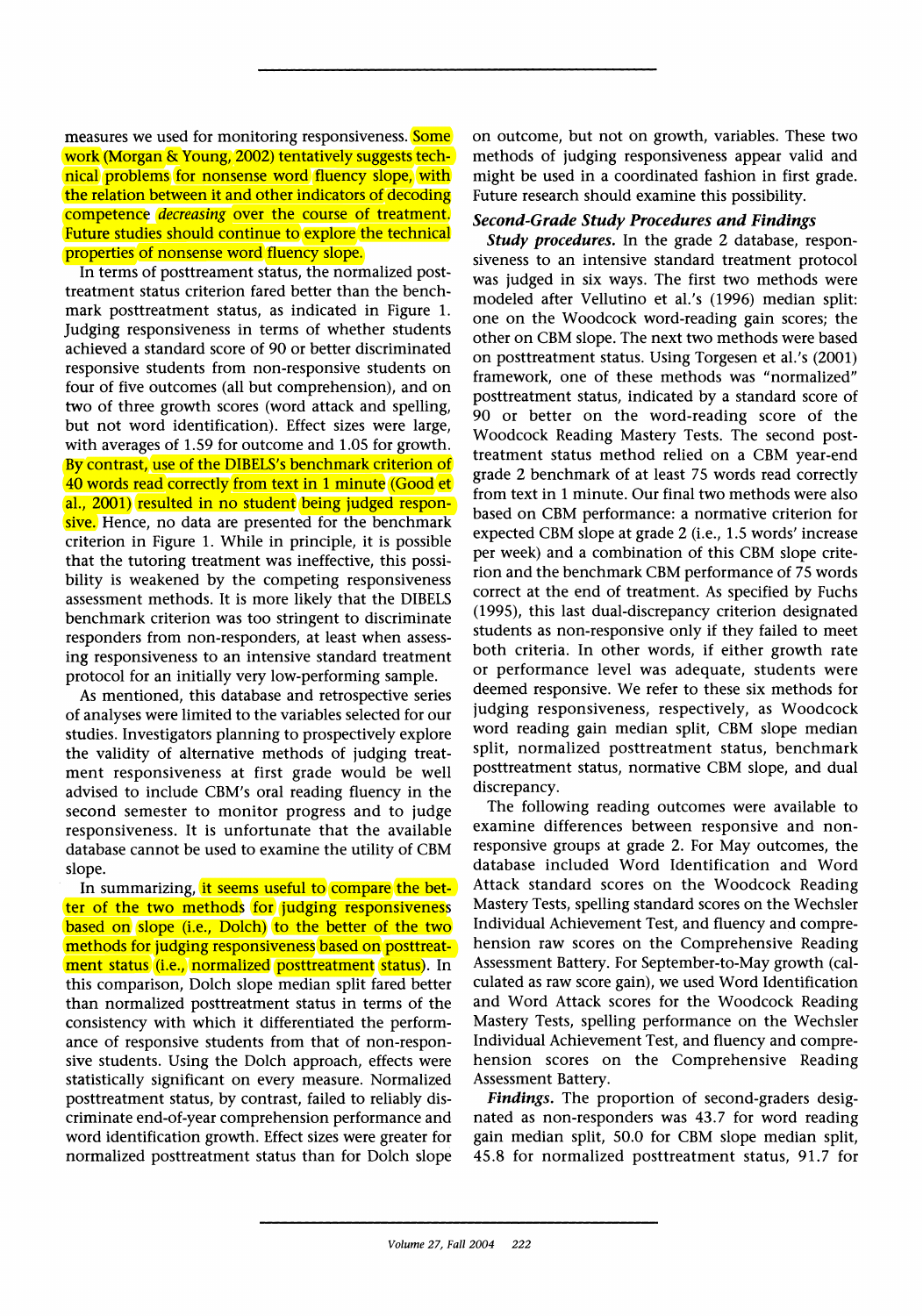**benchmark posttreatment status, and 29.2 for normative CBM slope and 29.2 for dual discrepancy. Normative CBM slope and dual discrepancy identified the same pool of students due to the stringency of the CBM benchmark posttreatment status criterion. Nevertheless, across the remaining classification methods, different proportions of students were identified as non-responsive. For example, the median split methods, by design, identified approximately half the sample (or 3.5% to 3.8% of the full experimental group), whereas the two posttreatment status methods resulted in different prevalence rates: 3.5% of the entire sample for normalized posttreatment status versus 7.0% for CBM benchmark posttreatment status. As with our first-grade study, therefore, the CBM benchmark posttreatment criterion represented a much more stringent criterion. The normative CBM slope and dual discrepancy identified the fewest students as non-responsive (1.4% of the full experimental group). This finding suggests that these initially very low-performing secondgrade students grew more during tutoring than their final status might suggest. It also questions the validity of basing responsiveness criteria exclusively on posttreatment status. Thus, five methods are displayed.** 

**In Figure 2, we present effect sizes and statistical significance (represented by asterisks) on the reading outcome and growth variables for the responder/nonresponder groups as a function of classification method. The data for the normative CBM slope and dual-discrepancy methods are provided together because, as mentioned, the two methods identified identical groups of children.** 

**As illustrated, the CBM slope median split produced stronger differentiation between responsive and nonresponsive groups than the word-reading gain median split. The responsive and non-responsive groups formed by the CBM slope median split performed statistically significantly differently on three of five outcome variables (word identification, fluency, and comprehension, but not on word attack or spelling) and on two of five growth variables (fluency and comprehension, but not on word identification, word attack, or spelling). The average effect sizes were large: .94 for outcome and 1.20 for growth, with impressive effect sizes of 1.53 and 1.20 on comprehension outcome and comprehension growth, respectively. By contrast, the Woodcock Word Identification gain median split resulted in differential performance on only the Word Attack outcome variable and on only the two Woodcock growth variables. Effect sizes were also very modest, with a mean of .01 for the outcome variables and .43 for the growth measures. Notably, effect sizes for the comprehension measures were in the wrong direction (-.34 for outcome and -.35 for growth).** 

**The next two methods for designating responsive/non-responsive groups were based on posttreatment status: Torgesen et al.'s (2001) cut-point of 90 or higher on word reading and the second-grade CBM benchmark of at least 75 words read correctly from text in 1 minute. These two posttreatment status methods performed comparably well, although they differentiated responders and non-responders on different variables. Specifically, the normalized posttreatment word-reading method distinguished the two groups on word identification, word attack, and spelling outcome variables and on the word attack growth score. Mean effect sizes were 1.22 for outcome and .52 for growth, with corresponding effect sizes of .52 and .40 for comprehension.** 

**By contrast, the CBM benchmark discriminated the groups on fluency and comprehension outcome variables as well as on the fluency growth score. Effect sizes were similar to those for normalized posttreatment status: 1.05 for outcome and .41 for growth. Although effect sizes for growth in comprehension were identical across the two posttreatment methods (.40), the comprehension outcome effect sizes were notably larger for CBM benchmark posttreatment status (1.63) than for normalized posttreatment status (.52). Whereas neither of the posttreatment status methods fared as well as the CBM slope median split, it should be noted that only 4 of the 36 students met the CBM benchmark criterion. This raises questions about the stringency of the CBM benchmark when used to identify non-responsiveness to intensive tutoring. These findings resemble those of the first-grade database.** 

**The last classification method, also a variation of CBM, employed a dual discrepancy for unresponsiveness: growth less than 1.5 words per week and a posttreatment level of performance below the benchmark of 75 words read correctly. The CBM slope criterion produced the lowest percentage of unresponsive students: 29.2% (or 2.2% of the total experimental sample), as opposed to 43.7% for word reading gain median split (3.5% of the experimental sample), 50.0% for CBM slope median split (3.8% of the experimental sample), 45.8% for normalized posttreatment status (3.5% of the experimental sample), and 91.7% for CBM benchmark posttreatment performance (7.0% of the experimental sample). Thus, when compared to typically performing students' responsiveness to general education, many tutored students demonstrated respectable rates of improvement, suggesting an absence of disability among many of the students even though they failed to achieve posttreatment criteria for adequate performance. As the benchmark associated with a good prognosis increases with each grade, questions arise about whether these children must remain**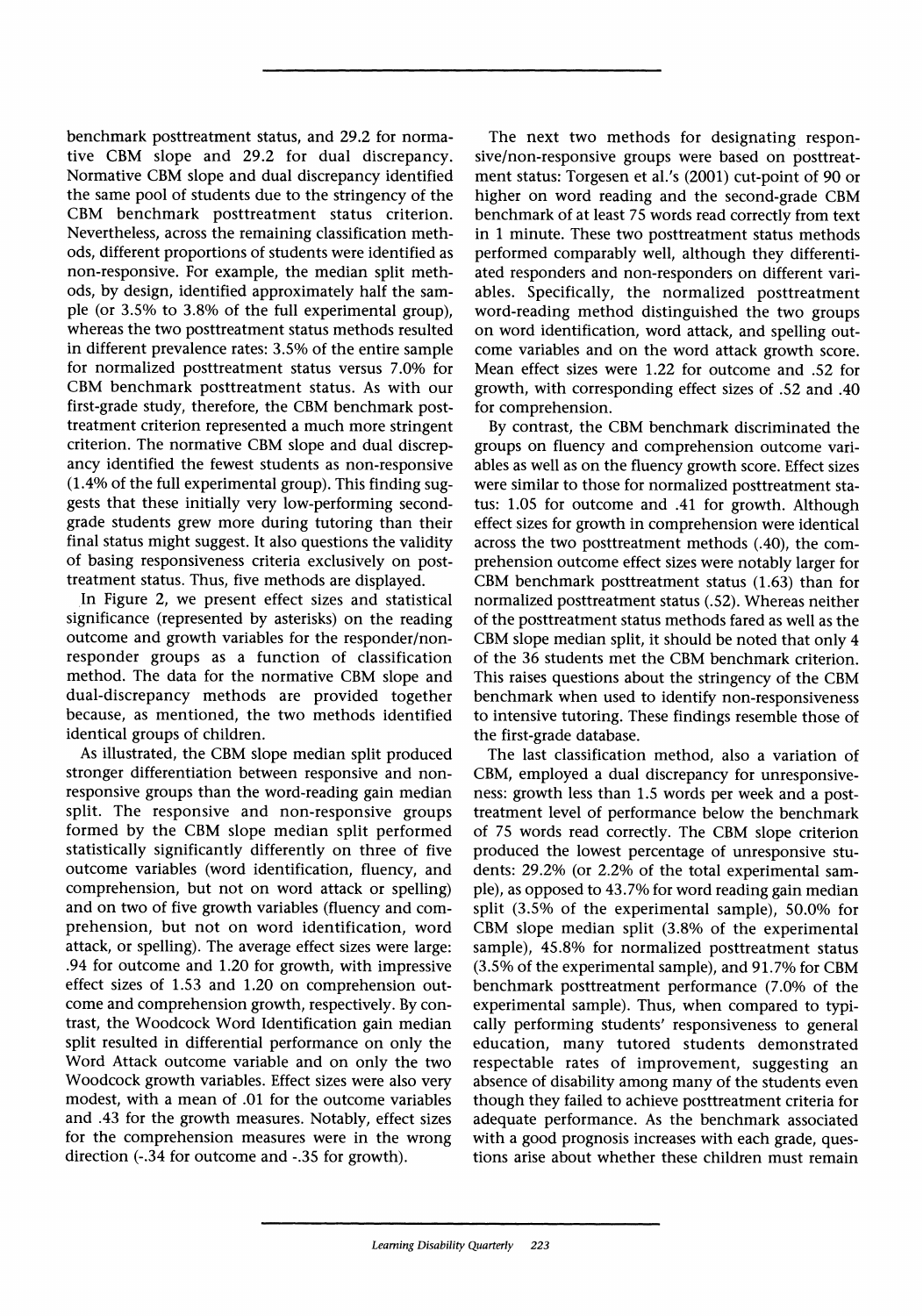

Volume 27, Fall 2004 224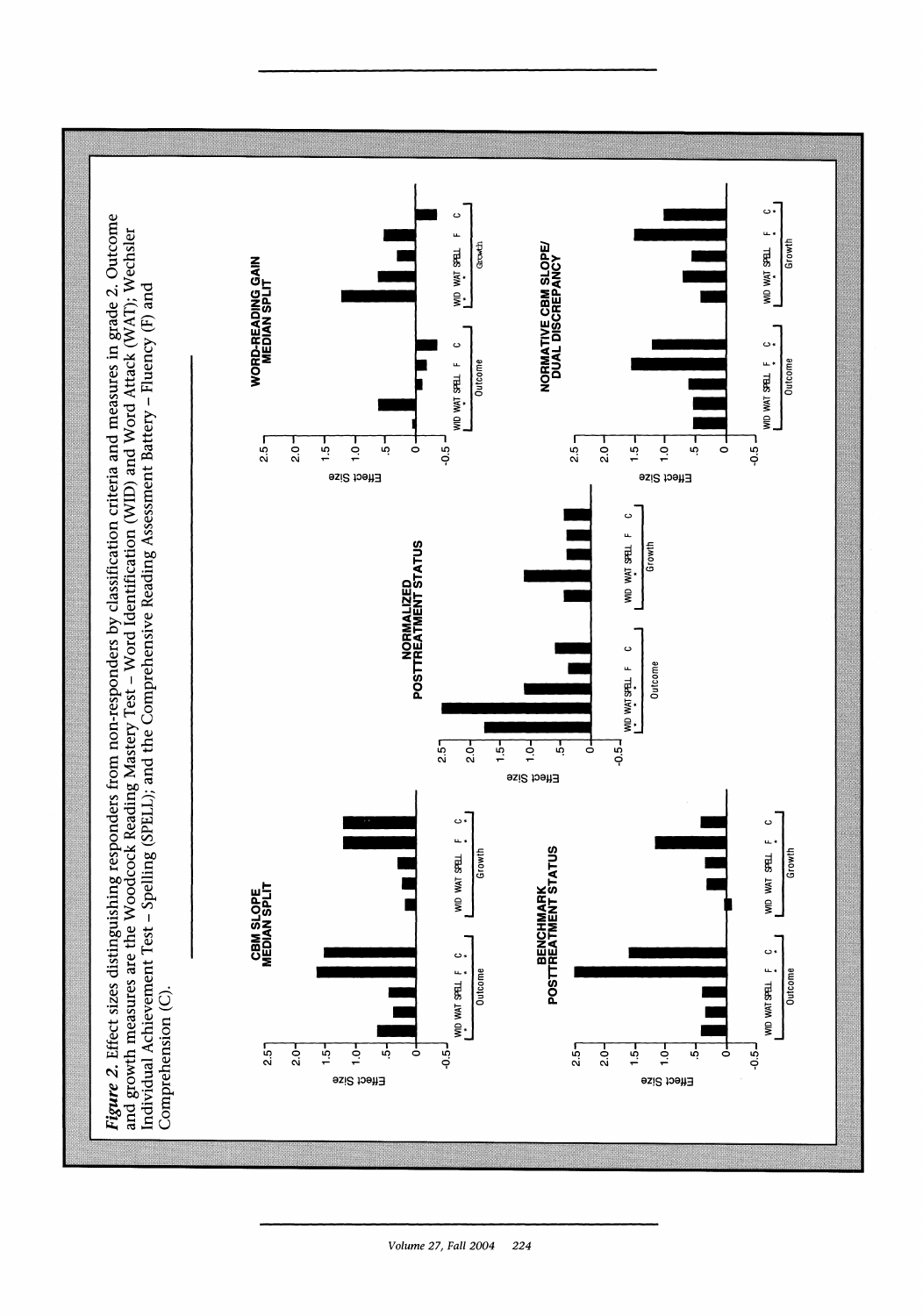**in intensive tutoring and, if so, for what length of time, and what resources might pay for the service. These conceptual and policy issues should be considered carefully before an RTI framework for reading disability classification is complete.** 

**In any case, normative CBM slope/dual discrepancy fared well in terms of the consistency and magnitude of effects in discriminating responsive from non-responsive students. This classification method produced statistically significant effects on five variables: two outcomes (fluency and comprehension) and three growth measures (word attack, fluency, and comprehension). Average effect sizes were large: .85 for outcome variables and .84 for growth. Effect sizes for comprehension outcome and growth were 1.15 and 1.05, respectively.** 

**Two additional points are worth noting. First, as mentioned, the dual-discrepancy method resulted in groups identical to those identified based on slope alone. This was because few students achieved the posttreatment CBM benchmark of at least 75 words read correctly in 1 minute. Consequently, the dual criterion was unnecessary; normative slope served to differentiate the groups. Second, dual discrepancy fared no better than the CBM slope median split.** The dual**discrepancy method, as conceptualized by Fuchs and Fuchs (1998) and studied by Speece and Case (2001), establishes criteria for slope and level relative to those of classroom peers, not with respect to the broad, normative framework used for the present analysis. Therefore, we cannot comment on the reasonableness of cut-scores framed with reference to the local context. Moreover, lower benchmark cut-points employed within a dual-discrepancy approach would have produced different groups of students from those based on a focus on only normative CBM slope. It would be interesting to determine a CBM benchmark that actually forms different groups for the two approaches and to explore how the two groups differ.** 

#### **CONCLUSIONS**

**These findings are preliminary because of small sample sizes and the retrospective nature of the analyses. Findings require corroboration with larger samples followed prospectively and longitudinally across the primary grades to investigate long-term outcomes. For now, we tentatively draw several conclusions across our two databases.** 

**First, alternate methods of assessing responsiveness produce different prevalence rates of reading disability and different subsets of unresponsive children. This is important because a major criticism of IQ-achievement discrepancy as a method of LD identification is the unreliability of the diagnosis. Practitioners relying**  **on an assortment of assessment procedures in an RTI framework may produce similarly unreliable diagnoses. To develop more consistent identification procedures, researchers must explore the soundness of various**  methods. At the same time, however, different assess**ment methods demonstrate differential utility in distinguishing responsive and non-responsive groups on different components of beginning reading. For this reason, consistency in identifying non-responders across the various components of beginning reading skill is an important criterion for selecting a valid assessment approach. Among the alternatives we explored, Dolch slope median split was the clear winner**  in terms of its consistency in grade 1. Thus, it discrim**inated responsive/non-responsive groups on all five outcome variables and all three growth variables. At second grade, no approach differentiated responders from non-responders on all outcome and growth variables. However, CBM slope median split and normative CBM slope/dual discrepancy fared best with respect to consistency. Thus, CBM slope median split differentiated the two groups on three of five outcome variables and two of five growth variables. Normative CBM slope/dual discrepancy differentiated the groups on two of five outcome and three of five growth variables.** 

**Second, CBM benchmark posttreatment status (as defined in our analyses) was a considerably more stringent criterion than the other methods. It did not produce a single responder at grade 1, and only four responders at grade 2. The question is whether the cutpoints of 40 words read correctly per minute at grade 1 and 75 words read correctly per minute at grade 2 are too high to define responsiveness to intensive standard treatment protocols. The answer might depend on how students are selected to participate in intensive tutoring. In our work, children identified for tutoring had already demonstrated poor responsiveness during an entire semester of PALS, a validated classroom reading program. In others' work, children have been chosen for tutoring based on September screening scores. September screening will surely produce more false**  positives for risk status (Jenkins & O'Connor, 2002). **With a higher proportion of false positives in the tutoring treatment, a better rate of responsiveness, and more defensible grounds for use of CBM posttreatment benchmarks, can be predicted.** 

**A third conclusion drawn across the first- and second-grade studies concerns the use of posttreatment status as a means of indexing responsiveness. As represented by Torgesen et al.'s (2001) cut-point of a standard score of 90 or better on the Woodcock Word Identification score, normalized posttreatment status differentiated responsiveness from non-responsiveness on posttreatment outcome measures better than on**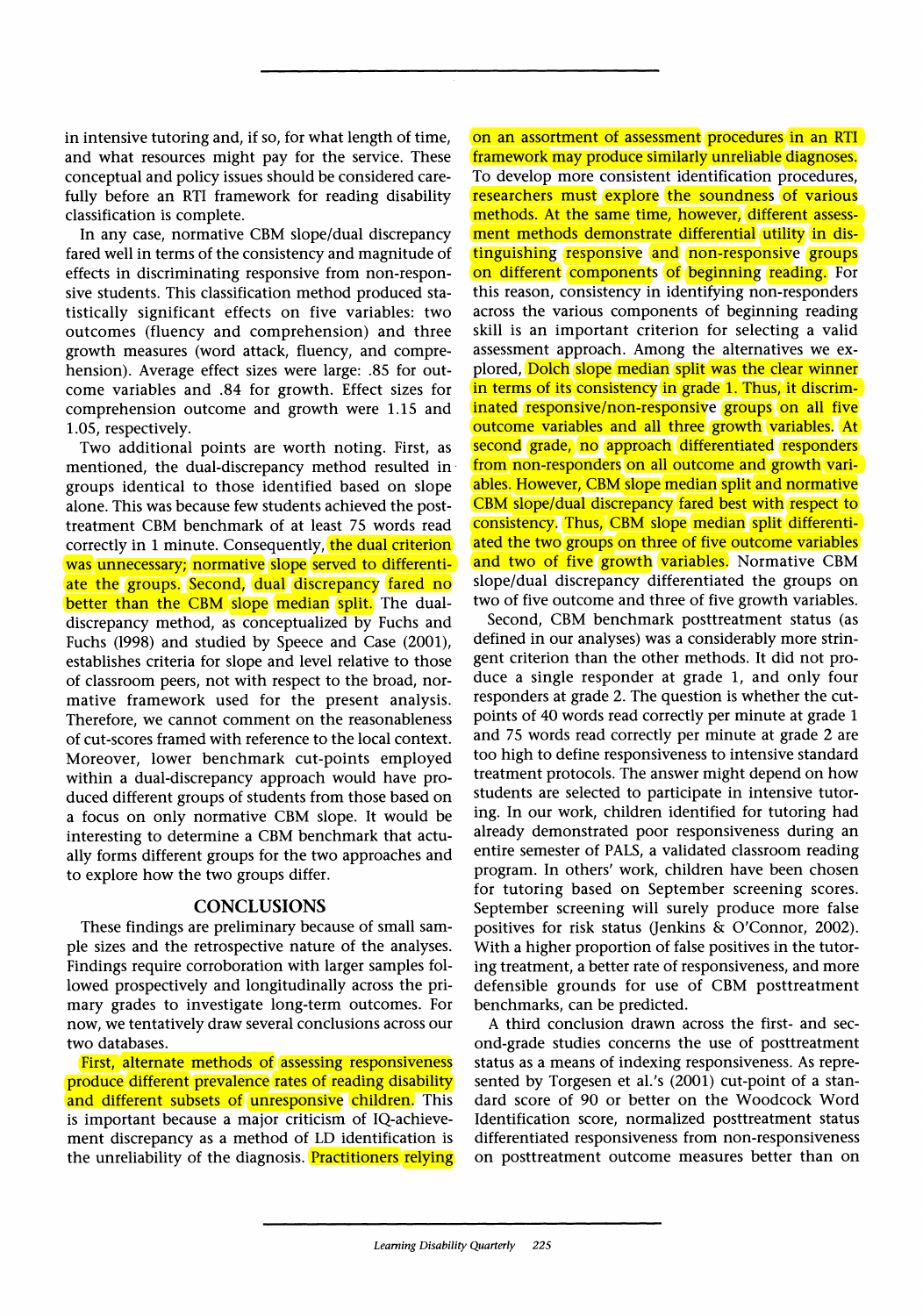**growth measures. This finding should come as no surprise given that judging responsiveness by means of posttreatment status fails to consider amount of learning. At the same time, Dolch slope (at grade 1) and normative CBM slope (at grade 2) differentiated responsive from non-responsive students' performance equally well on outcome and growth variables, suggesting the potential utility of slope as an index of responsiveness. Of course, in these analyses, outcome and growth were defined within a short timeframe. The real key is formulating optimal cut-points to identify the children who fare worst over the course of their educational experience, and for whom reading, especially reading for meaning, represents a life-long skill deficit that results in poor post-school outcomes.** 

**Our final conclusions concern reading comprehension. In the first-grade database, Dolch median split produced the largest difference between responsive/ non-responsive groups on comprehension, where only outcome (not growth) information was available. At second grade, CBM slope median split and benchmark posttreatment status yielded the largest between-group differences on comprehension outcome; CBM slope median split and normative CBM slope/dual discrepancy produced the largest between-group differences on comprehension growth. At grade 2, monitoring student responsiveness with CBM was clearly superior to Woodcock Word Identification in terms of its correspondence to reading comprehension, at least as operationalized in these studies.** 

**Rather than regarding these conclusions as written in stone, we offer them as reasonable hypotheses with which to begin prospective, systematic, and longitudi-Fuchs, D., Fuchs, L. S., Mathes, P., & Simmons. D. (1997). Peernal research on the utility of alternative assessments in an RTI framework. At least three major components of such assessments need to be examined. First, research should explore how classification varies as a function of the nature of the treatment. It is likely that the criteria by which reading disability is predicted will require different cut-points when responsiveness is assessed in general education versus in intensive tutoring. In addition, keeping the nature of treatment constant, researchers must give serious thought to how children enter responsiveness assessment. The utility of alternative approaches to assessment is likely to vary as a function of entry criteria.** 

**The second component of future research concerns the nature of the measures used and the frequency of assessment. A third component addresses the criteria applied to define unresponsiveness. As demonstrated in the analyses of our first-grade and second-grade → Fuchs, L. S., Fuchs, D., & Speece, D. L. (2002). Treatment validity in the analyses of our first-grade and second-grade → Fuchs, L. S., Fuchs, D., & Speece, D. L. (20 databases, different measurement systems using different criteria result in identification of different groups of students. The critical question is which combination** 

**of assessment components is most accurate for identifying children who will experience serious and chronic reading problems that prevent reading for meaning in the upper grades and impair their capacity to function successfully as adults. At this point, relatively little is known to answer this question when RTI is the assessment framework.** 

#### **REFERENCES**

- **Al Otaiba, S., & Fuchs, D. (2004). Who are the young children for whom best practices in reading are ineffective? An experimental and longitudinal study. Submitted fro publication.**
- **Bradley, R., Danielson, L., & Hallahan, D. P. (2002). Identification of learning disabilities: Research to practice. Mahwah, NJ: Erlbaum.**
- **Deno, S. L. (1985). Curriculum-based measurement: The emerging alternative. Exceptional Children, 52, 219-232.**
- **Donovan M. S., & Cross, C. T. (2002). Minority students in special and gifted education. Washington, DC: National Academy Press.**
- **Fletcher, J. M., Shaywitz, S. E., Shankweiler, D. P., Katz, L., Liberman, I. Y., Stuebing, K. K., Francis, D. J., Fowler, A. E., & Shaywitz, B. A. (1994). Cognitive profiles of reading disability: Comparisons of discrepancy and low achievement definitions. Journal of Educational Psychology, 86, 6-23.**
- **Fletcher, J. M., Francis, D. J., Shaywitz, S. E., Lyon, G. R., Foorman, B. R., Stuebing, K. K., & Shaywitz, B. A. (1998). Intelligent testing and the dual discrepancy model for children with learning disabilities. Learning Disabilities Research and Practice, 13, 186- 203.**
- **Francis, D. L., Fletcher, J. M., Shaywitz, B. A., Shaywitz, S. E., & Rourke, B. P. (1996). Defining learning and language disabilities: Conceptual and psychometric issues with the use of IQ tests. Language, Speech, and Hearing in Schools, 27, 132-143.**
- **Fuchs, D., & Fuchs, L. S. (in press). Peer-assisted learning strategies: Promoting word recognition, fluency, and reading comprehension in young children. The Journal of Special Education.**
- **assisted learning strategies: Making classrooms more responsive to student diversity. American Educational Research Journal, 34, 174-206.**
- **Fuchs, D., Fuchs, L. S., Yen, L., McMaster, K., Svenson, E., Yang, N., Young, C., Morgan, P., Gilbert, T., Jaspers, J., Jernigan, M., Yoon, E., & King, S. (2001). Developing first-grade reading fluency through peer mediation. Teaching Exceptional Children, 34(2), 90-93.**
- **Fuchs, D., Mock, D., Morgan, P. L., & Young, C. L. (2003). Responsiveness-to-Intervention: Definitions, evidence, and implications for the learning disabilities construct. Learning Disabilities Research and Practice, 18(3), 157-171.**
- **Fuchs, L. S. (1995, May). Incorporating curriculum-based measurement into the eligibility decision-making process: A focus on treatment validity and student growth. Paper prepared for the National Academy of Sciences Workshop on Alternatives to IQ Testing, Washington, DC.**
- **Fuchs, L. S., & Fuchs, D. (1998). Treatment validity: A unifying concept for reconceptualizing the identification of learning disabilities. Learning Disabilities Research and Practice, 13, 204-219.**
- **as a unifying construct for identifying learning disabilities. Learning Disability Quarterly, 25, 33-45.**
- **Good, R. H. III, Simmons, D. C., & Kame'enui, E. J. (2001). The importance and decision-making utility of a continuum of**